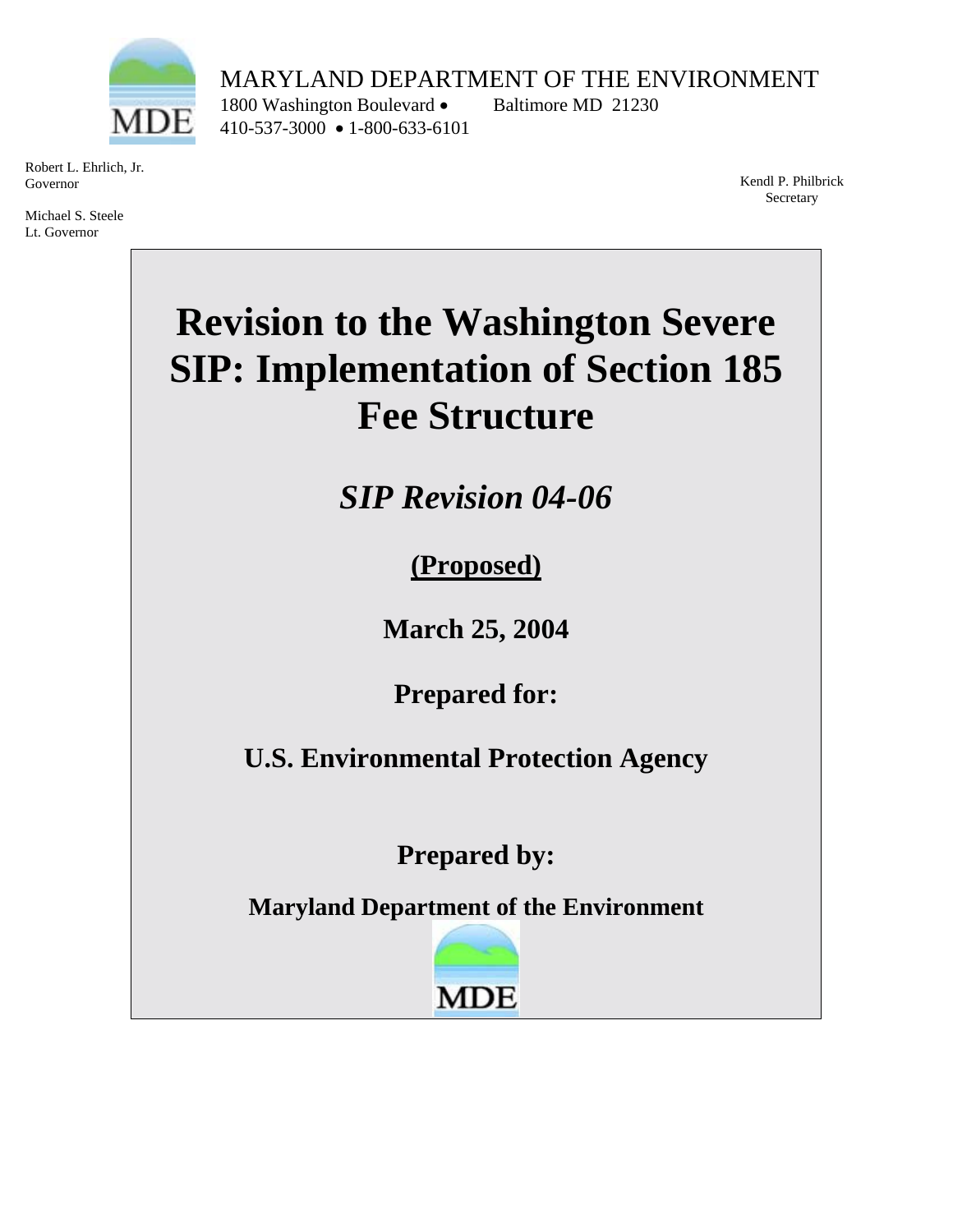## **Table of Contents**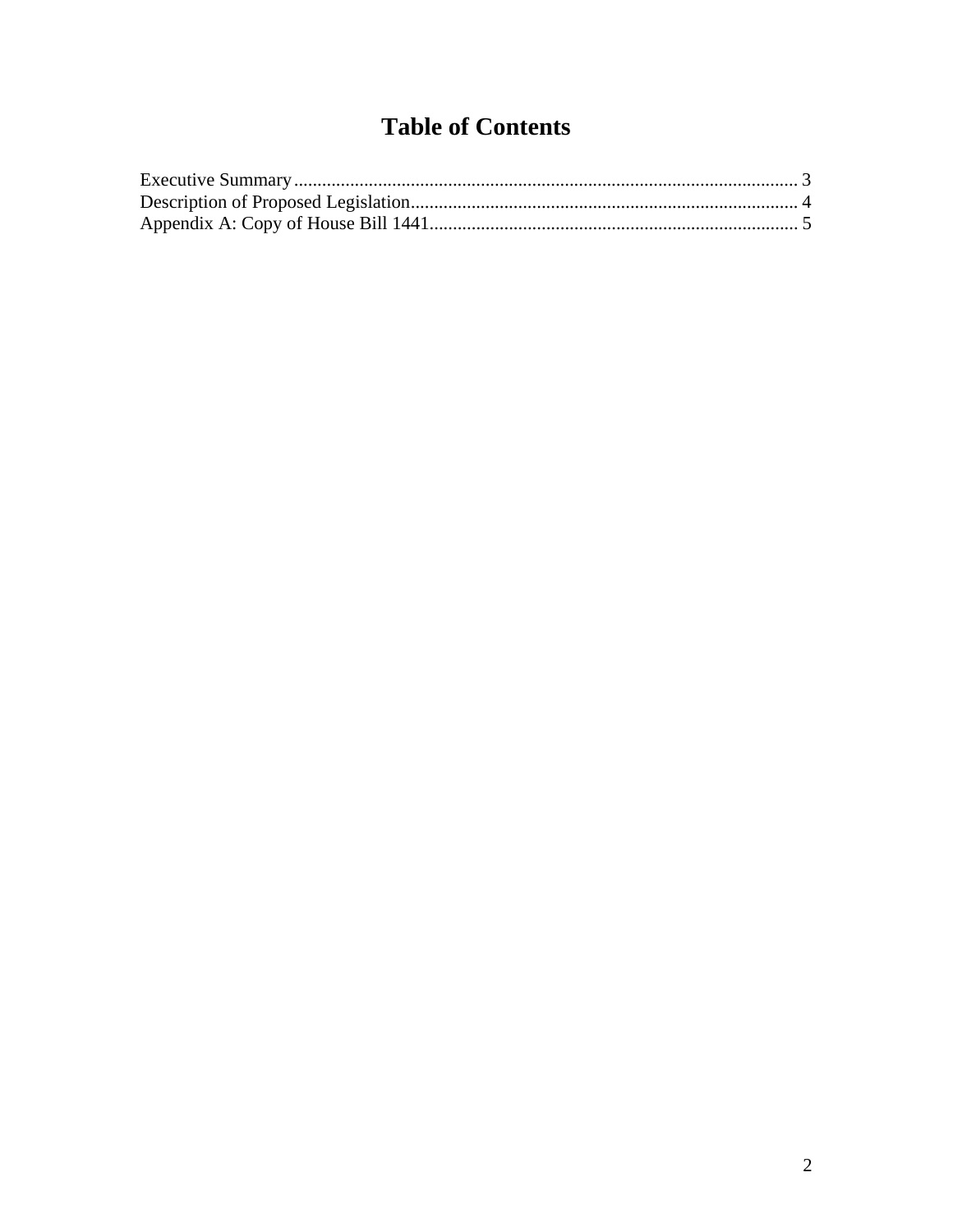### <span id="page-2-0"></span>**Executive Summary**

#### **Fee Requirement (Section 185) for Failure to Attain**

Section 185 of the Clean Air Act requires severe nonattainment areas to adopt a penalty fee for major stationary sources if the area fails to attain the National Ambient Air Quality Standards (NAAQS) for ozone by the attainment deadline. The required fee penalty is \$5,000 per ton of VOC or NOx emitted in excess of 80 percent of the stationary source's permitted level of emissions. All three jurisdictions included in the Washington D.C. severe nonattainment area are committed to fulfilling the requirements of Section 185.

#### **State Activities**

Maryland, Virginia and the District of Columbia have committed to EPA to meet the fee requirement of Section 185 of the Clean Air Act for major stationary sources of VOCs and NOx. In the current state legislative session beginning in January 2004, Maryland has submitted legislation that would provide the authority to implement the Section 185 program (Appendix A).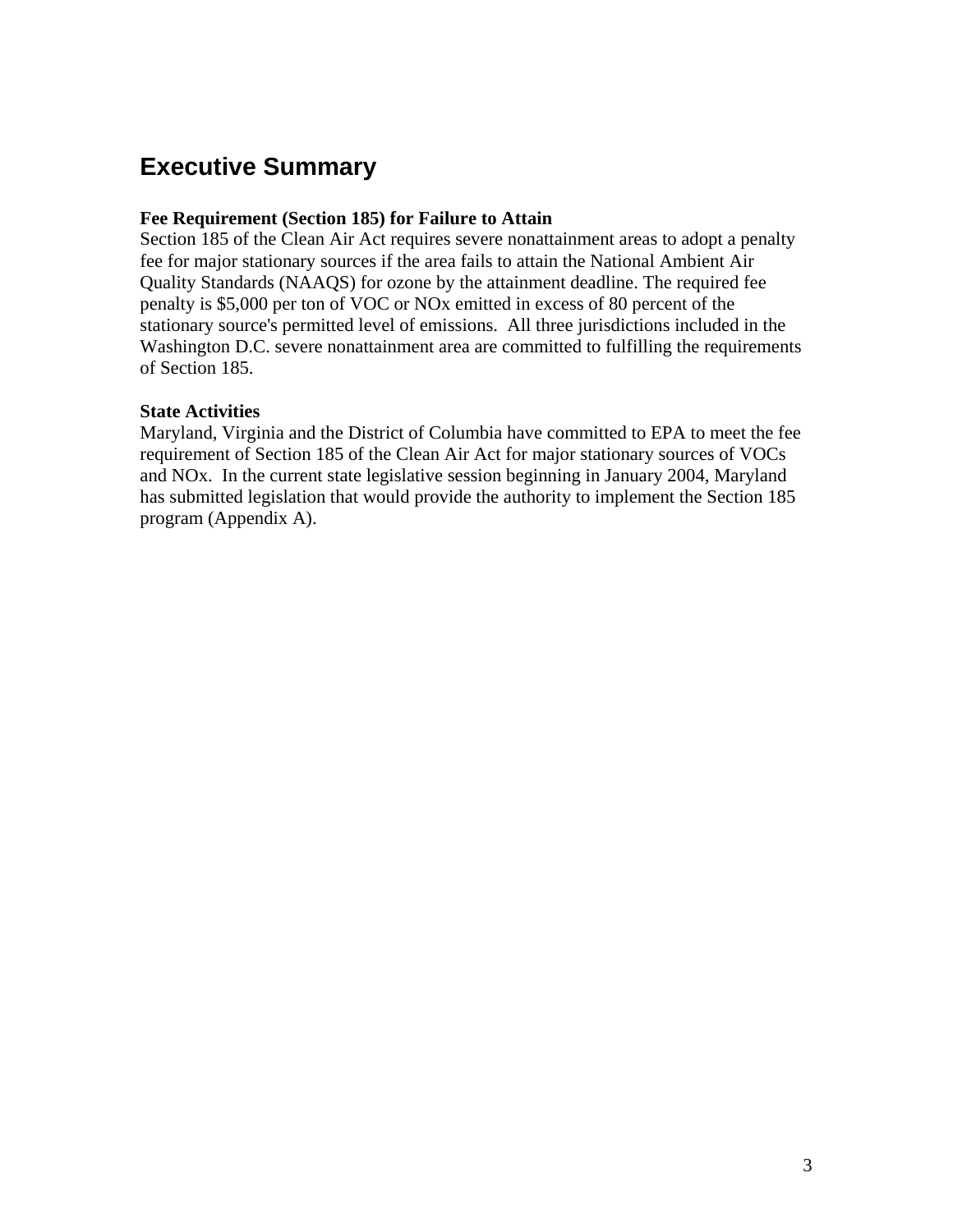### <span id="page-3-0"></span>**Description of Proposed Legislation**

### **Summary**

The legislation will implement a penalty fee collection system should the Washington, DC nonattainment area fail to meet the November 15, 2005 deadline for attainment of the 1-hour ozone NAAQS. The fee amounts will be calculated by MDE for emissions in excess of 80% of the baseline amount, calculated in accordance with 42 U.S.C. § 7511d of the federal Clean Air Act (CAA), taking into consideration any guidance issued by the United States EPA; and be adjusted annually for inflation in accordance with 42 U.S.C. §  $7661a(b)(3)(b)(v)$  of CAA.

The fees would be collected and put into an Ozone Standard Attainment Fund that will be used for air quality control purposes. The fees collected will be invested and re-invested in the same manner as other State funds with investment earnings credited to the fund.

If emissions rise to penalty levels fees will be enacted and MDE will issue annual fee notices with payment due no less than 30 days after receipt of notice. The fee collection program will take effect on October 1, 2004. Please see Appendix A for an unofficial copy of the most current legislation.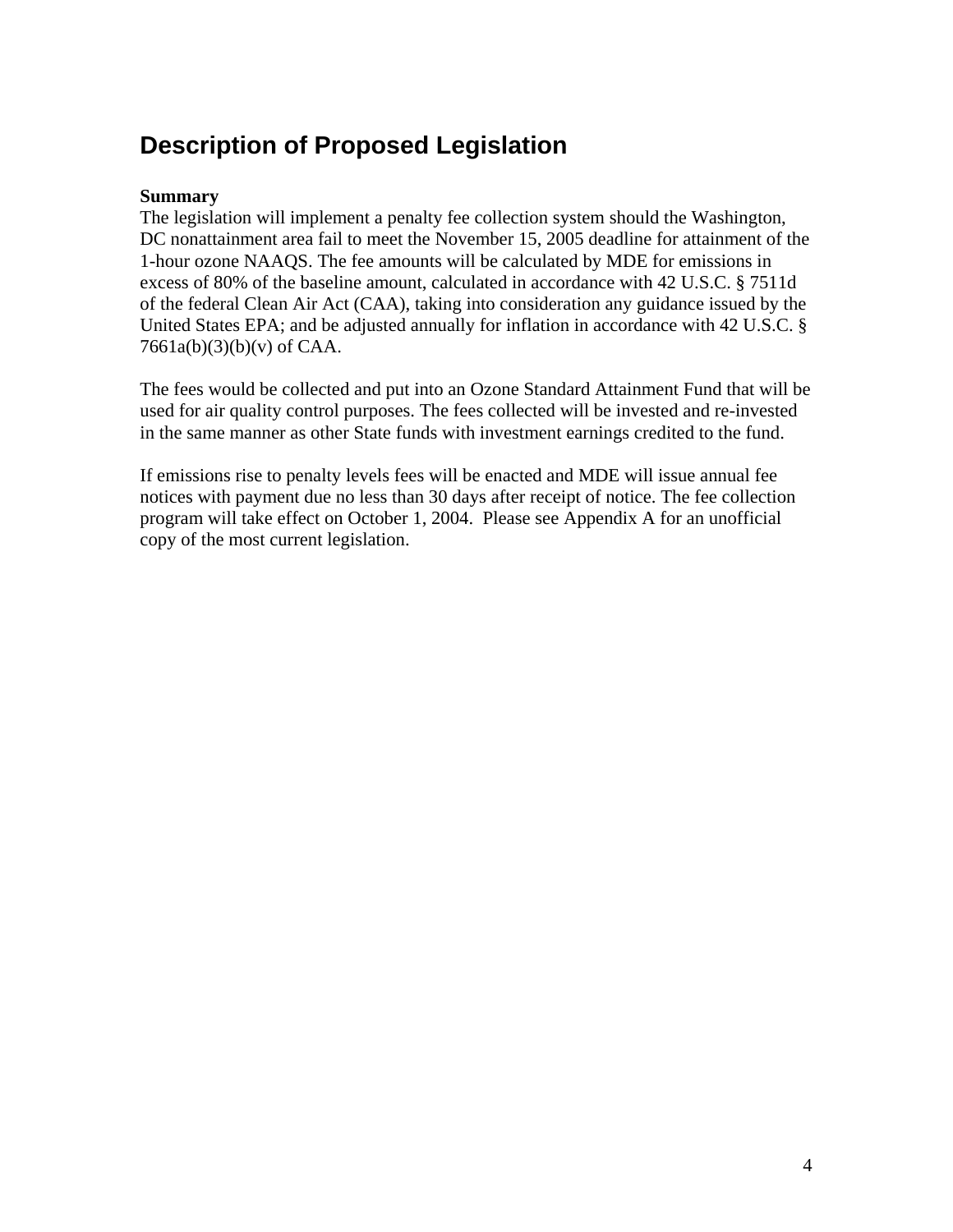### <span id="page-4-0"></span>**Appendix A: Copy of House Bill 1441**

 **HOUSE BILL 1441** 

\_\_\_\_\_\_\_\_\_\_\_\_\_\_\_\_\_\_\_\_\_\_\_\_\_\_\_\_\_\_\_\_\_\_\_\_\_\_\_\_\_\_\_\_\_\_\_\_\_\_\_\_\_\_\_\_\_\_\_\_\_\_\_\_\_\_\_\_\_\_\_\_

Unofficial Copy 2004 Regular Session M3 4lr0164

\_\_\_\_\_\_\_\_\_\_\_\_

\_\_\_\_\_\_\_\_\_\_\_\_\_

### By: **Chairman, Environmental Matters Committee (By Request - Departmental - Environment)**  Introduced and read first time: February 25, 2004

Assigned to: Rules and Executive Nominations

### A BILL ENTITLED

\_\_\_\_\_\_\_\_\_\_\_\_\_\_\_\_\_\_\_\_\_\_\_\_\_\_\_\_\_\_\_\_\_\_\_\_\_\_\_\_\_\_\_\_\_\_\_\_\_\_\_\_\_\_\_\_\_\_\_\_\_\_\_\_\_\_\_\_\_\_\_\_

1 AN ACT concerning

### 2 **Air Quality - Emissions Fees**

- 3 FOR the purpose of requiring certain major stationary sources of air pollution in the
- 4 State to pay certain annual fees to the Department of the Environment for
- 5 certain emissions under certain circumstances; establishing the manner of
- 6 calculating the fees; authorizing an exemption from the fees under certain
- 7 circumstances; requiring the Department to issue certain fee notices; requiring
- 8 payment of the fees at a certain time; authorizing the Department to reimburse
- 9 certain fees under certain circumstances; establishing the Ozone Standard
- 10 Attainment Fund; requiring certain fees to be deposited into the Fund;
- 11 authorizing the use of the Fund for certain purposes; defining certain terms;
- 12 providing for the termination of this Act under certain circumstances; and
- 13 generally relating to the establishment and use of fees for air quality control.

### 14 BY adding to

- 15 Article Environment
- 16 Section 2-403.1 and 2-403.2
- 17 Annotated Code of Maryland
- 18 (1996 Replacement Volume and 2003 Supplement)
- 19 SECTION 1. BE IT ENACTED BY THE GENERAL ASSEMBLY OF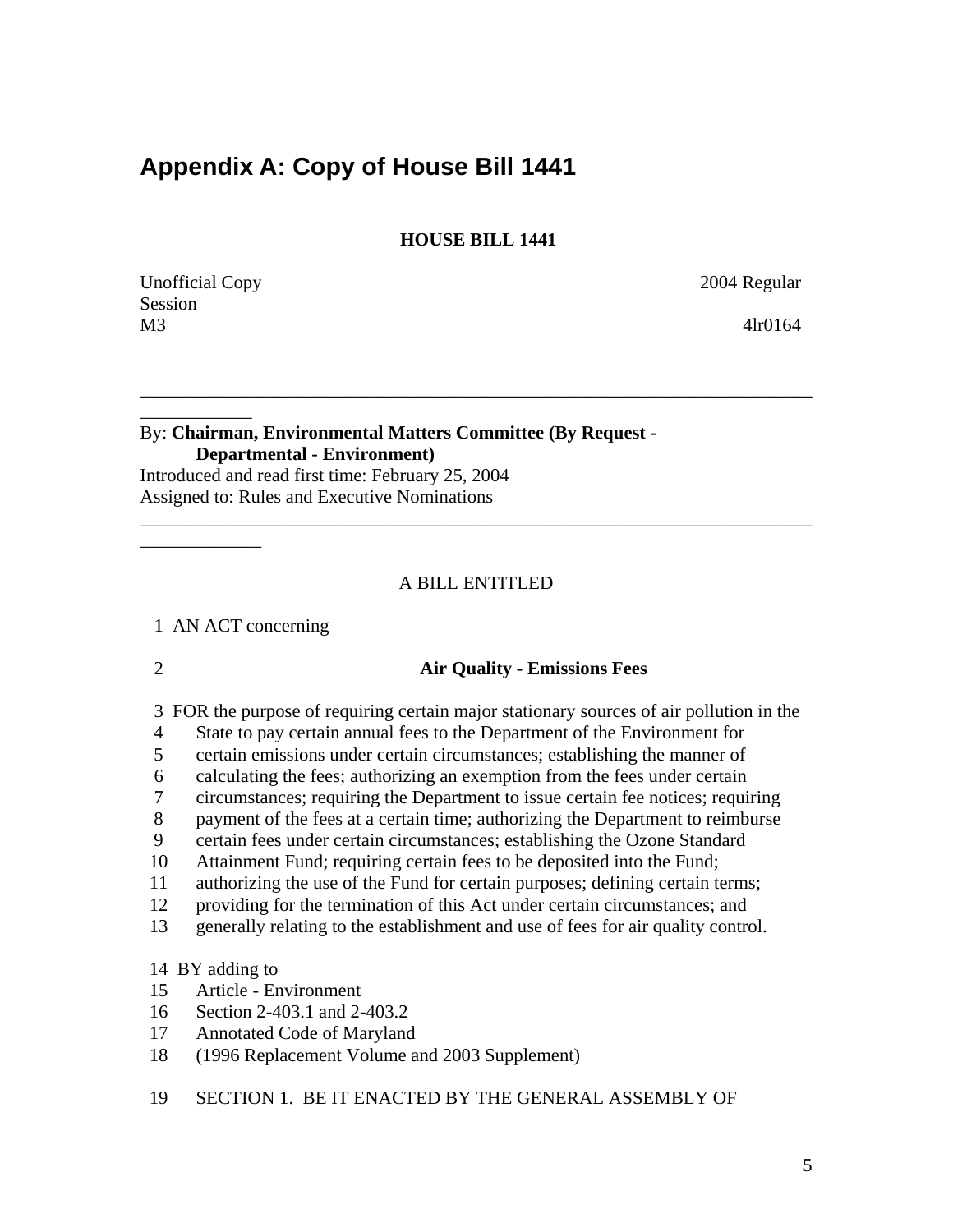20 MARYLAND, That the Laws of Maryland read as follows:

21 **Article - Environment** 

22 2-403.1.

23 (A) IN THIS SECTION, "ATTAINMENT YEAR" MEANS:

 24 (1) THE YEAR THAT THE WASHINGTON, D.C. NONATTAINMENT AREA IS 25 REQUIRED TO ATTAIN THE FEDERAL ONE-HOUR AMBIENT AIR QUALITY STANDARD

26 FOR OZONE; OR

#### **2 HOUSE BILL 1441**

 1 (2) IN THE EVENT OF AN EXTENSION OF THE ATTAINMENT DEADLINE

 2 GRANTED IN ACCORDANCE WITH 42 U.S.C. § 7511(A)(5) OR OTHER APPLICABLE

 3 PROVISION OF THE CLEAN AIR ACT OR FEDERAL LAW, ANY EXTENSION YEAR.

 4 (B) (1) EXCEPT AS PROVIDED IN PARAGRAPH (3) OF THIS SUBSECTION, ON A

 5 FINDING BY THE UNITED STATES ENVIRONMENTAL PROTECTION AGENCY THAT THE

 6 WASHINGTON, D.C. NONATTAINMENT AREA HAS FAILED TO ATTAIN THE FEDERAL

 7 ONE-HOUR AMBIENT AIR QUALITY STANDARD FOR OZONE BY THE APPLICABLE

 8 ATTAINMENT DATE, EACH MAJOR STATIONARY SOURCE OF VOLATILE ORGANIC

 9 COMPOUNDS OR NITROGEN OXIDES LOCATED IN THIS STATE WITHIN THE

 10 WASHINGTON, D.C. NONATTAINMENT AREA SHALL PAY AN ANNUAL FEE TO THE

11 DEPARTMENT FOR NITROGEN OXIDE EMISSIONS IF:

12 **IDED THE STATIONARY SOURCE QUALIFIES AS MAJOR** WITH

13 RESPECT TO NITROGEN OXIDE EMISSIONS; OR

 14 (II) FOR VOLATILE ORGANIC COMPOUND EMISSIONS IF THE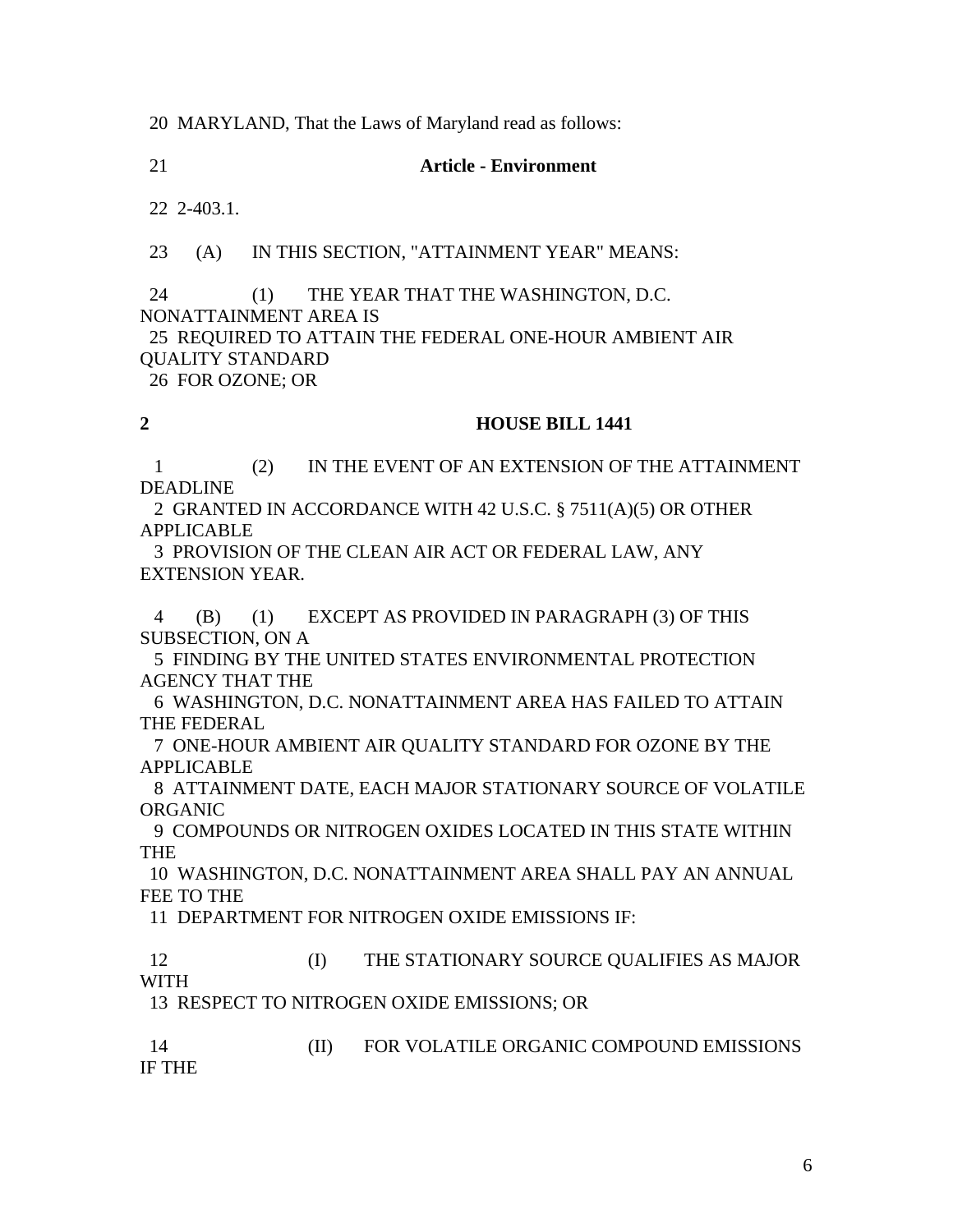15 STATIONARY SOURCE QUALIFIES AS MAJOR WITH RESPECT TO VOLATILE ORGANIC

16 COMPOUND EMISSIONS.

17 (2) THE FEE SHALL BE:

18 (I) DETERMINED IN ACCORDANCE WITH SUBSECTION (C) OF THIS

19 SECTION; AND

20 **(II)** DEPOSITED INTO THE OZONE STANDARD ATTAINMENT FUND

21 ESTABLISHED IN ACCORDANCE WITH § 2-403.2 OF THIS SUBTITLE.

 22 (3) NOTWITHSTANDING ANY OTHER PROVISION OF THIS SECTION, A

 23 PERSON MAY NOT BE REQUIRED TO PAY ANY FEE UNDER THIS SECTION:

24 (I) WITH RESPECT TO ANY EMISSIONS FOR ANY YEAR THAT IS

 25 TREATED AS AN EXTENSION YEAR UNDER 42 U.S.C. § 7511(A)(5) OF THE FEDERAL

26 CLEAN AIR ACT; OR

27 **IF THAT FEE WOULD NOT OTHERWISE BE** IMPOSED UNDER 42

28 U.S.C. § 7511D OF THE FEDERAL CLEAN AIR ACT.

29 (C) (1) THE FEE SHALL:

 30 (I) EQUAL \$5,000 FOR EACH TON OF VOLATILE ORGANIC

 31 COMPOUNDS OR NITROGEN OXIDES EMITTED EACH YEAR AFTER THE ATTAINMENT

 32 YEAR, IN EXCESS OF 80% OF THE BASELINE AMOUNT, CALCULATED IN ACCORDANCE

 33 WITH 42 U.S.C. § 7511D OF THE FEDERAL CLEAN AIR ACT, TAKING INTO 34 CONSIDERATION ANY GUIDANCE ISSUED BY THE UNITED STATES ENVIRONMENTAL

35 PROTECTION AGENCY; AND

 36 (II) BE ADJUSTED ANNUALLY FOR INFLATION IN **ACCORDANCE** 

37 WITH 42 U.S.C. § 7661A(B)(3)(B)(V) OF THE FEDERAL CLEAN AIR ACT.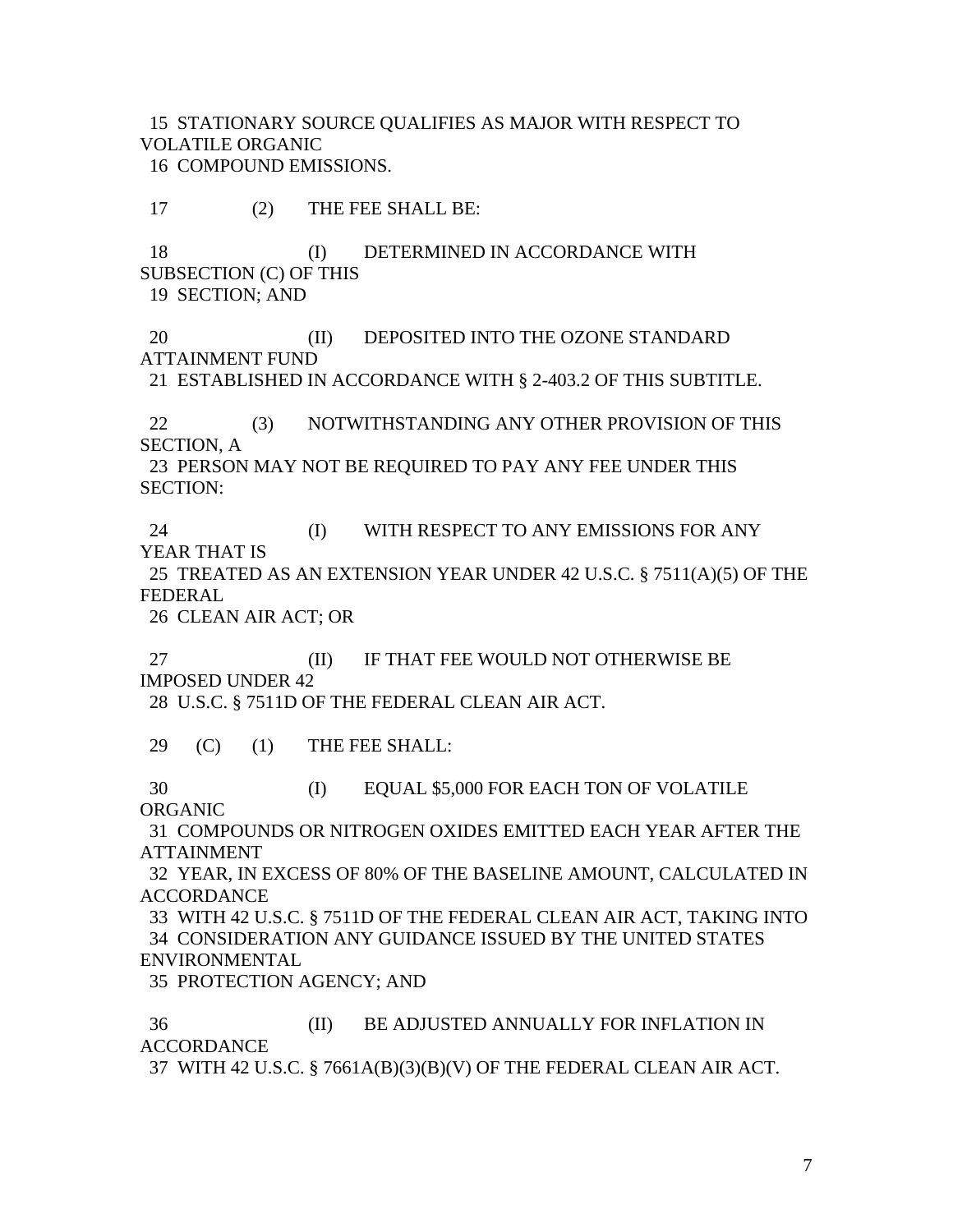1 (2) A FEE ASSESSED IN ACCORDANCE WITH THIS SUBSECTION SHALL BE

 2 PAID FOR EACH CALENDAR YEAR STARTING THE YEAR AFTER THE ATTAINMENT

3 YEAR, AND EACH CALENDAR YEAR THEREAFTER, UNTIL:

 4 (I) THE AREA IS DESIGNATED AS IN ATTAINMENT OF THE

5 ONE-HOUR OZONE STANDARD; OR

 6 (II) THE FEES ARE NOT REQUIRED BY THE FEDERAL CLEAN AIR ACT

7 OR REGULATIONS PROMULGATED THEREUNDER.

8 (D) (1) THE DEPARTMENT SHALL ISSUE ANNUAL FEE NOTICES.

 9 (2) PAYMENT SHALL BE DUE NO LATER THAN 30 DAYS AFTER RECEIPT

10 OF NOTICE.

11 2-403.2.

 12 (A) (1) IN THIS SECTION THE FOLLOWING WORDS HAVE THE MEANINGS

13 INDICATED.

 14 (2) "AIR POLLUTION CONTROL DEVICE OR OTHER POLLUTION

15 PREVENTION OR REDUCTION MEASURE" MEANS:

 16 (I) A PROJECT THAT RESULTED IN THE REDUCTION OR

 17 ELIMINATION OF VOLATILE ORGANIC COMPOUNDS OR NITROGEN OXIDES IN A

 18 MANNER THAT CONTRIBUTED TO ATTAINMENT OF THE FEDERAL ONE-HOUR

19 AMBIENT AIR QUALITY STANDARD FOR OZONE; OR

20 **(II)** ANY OTHER AIR POLLUTION CONTROL DEVICE OR OTHER

 21 POLLUTION PREVENTION MEASURE IMPLEMENTED AFTER JANUARY 1, 2004.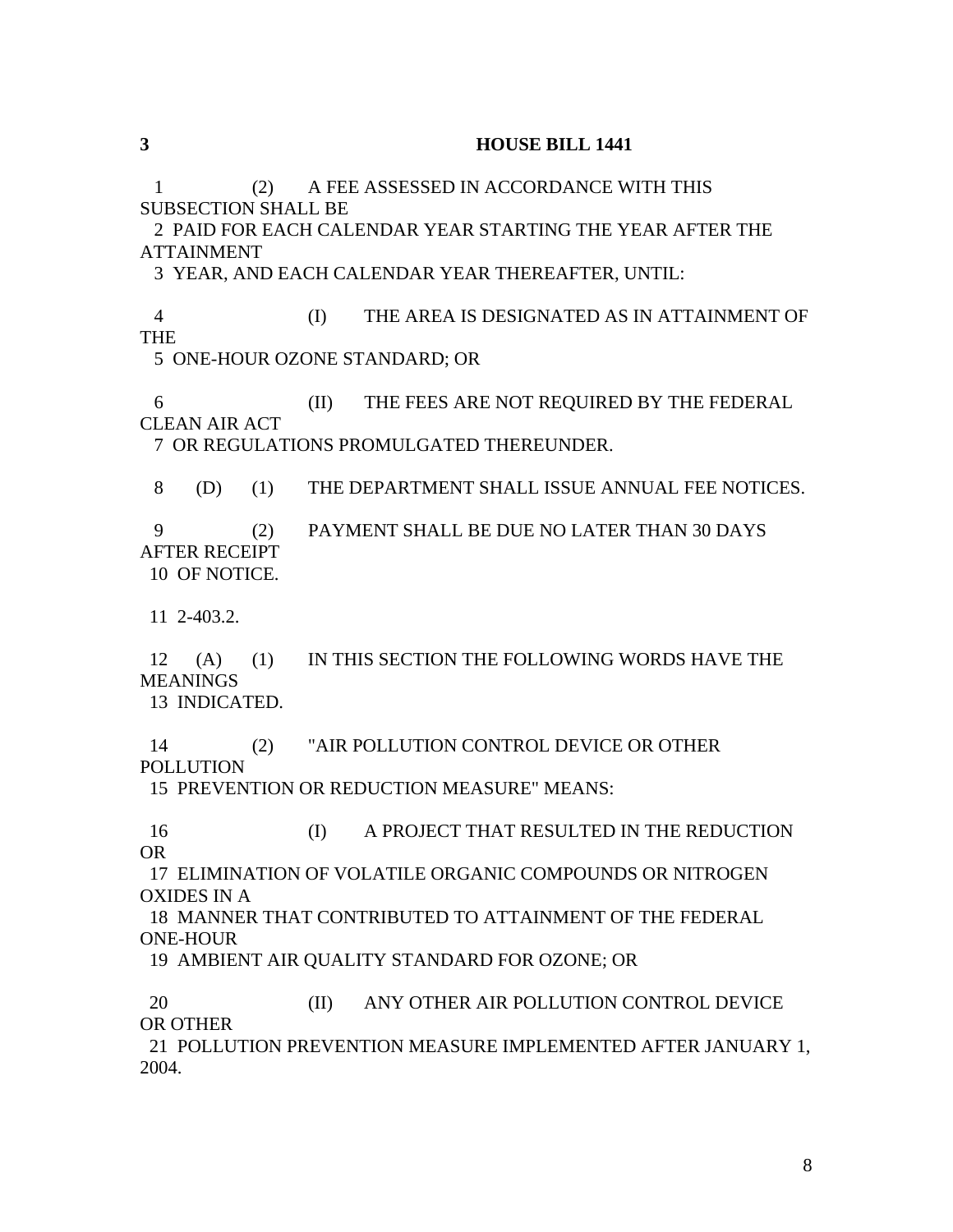22 (3) "FUND" MEANS THE OZONE STANDARD ATTAINMENT FUND.

23 (B) THERE IS AN OZONE STANDARD ATTAINMENT FUND.

 24 (C) ALL FEES COLLECTED BY THE DEPARTMENT UNDER THE PROVISIONS OF §

25 2-403.1 SHALL BE DEPOSITED INTO THE FUND.

 26 (D) (1) ALL FEES PAID INTO THE FUND SHALL BE DEPOSITED WITH THE

 27 STATE TREASURER TO THE CREDIT OF THE FUND AND SHALL BE INVESTED AND

28 REINVESTED IN THE SAME MANNER AS OTHER STATE FUNDS.

 29 (2) ANY INVESTMENT EARNINGS SHALL BE CREDITED TO THE FUND.

30 (3) THE COMPTROLLER SHALL ACCOUNT FOR THE FUND.

 31 (E) THE FUND SHALL BE A CONTINUING NONLAPSING SPECIAL FUND THAT IS

 32 NOT SUBJECT TO § 7-302 OF THE STATE FINANCE AND PROCUREMENT ARTICLE.

### **4 HOUSE BILL 1441**

 1 (F) THE DEPARTMENT SHALL HOLD THE FEES COLLECTED FROM **EACH** 

 2 PERSON IN SEPARATE ACCOUNTS UNDER THE FUND ONLY FOR DISBURSEMENT IN

3 ACCORDANCE WITH SUBSECTION (G) OF THIS SECTION.

 4 (G) (1) ANY PERSON THAT HAS PAID FEES INTO THE FUND IN ACCORDANCE

 5 WITH § 2-403.1 OF THIS SUBTITLE SHALL BE REIMBURSED FROM THAT PERSON'S

 6 ACCOUNT WITHIN THE FUND FOR COSTS INCURRED IN CONNECTION WITH THE

 7 INSTALLATION OF AIR POLLUTION CONTROL DEVICES OR OTHER POLLUTION

 8 PREVENTION OR REDUCTION MEASURES, APPROVED BY THE DEPARTMENT.

 9 (2) IN THE EVENT THAT THE FEES REQUIRED BY § 2-403.1 OF THIS